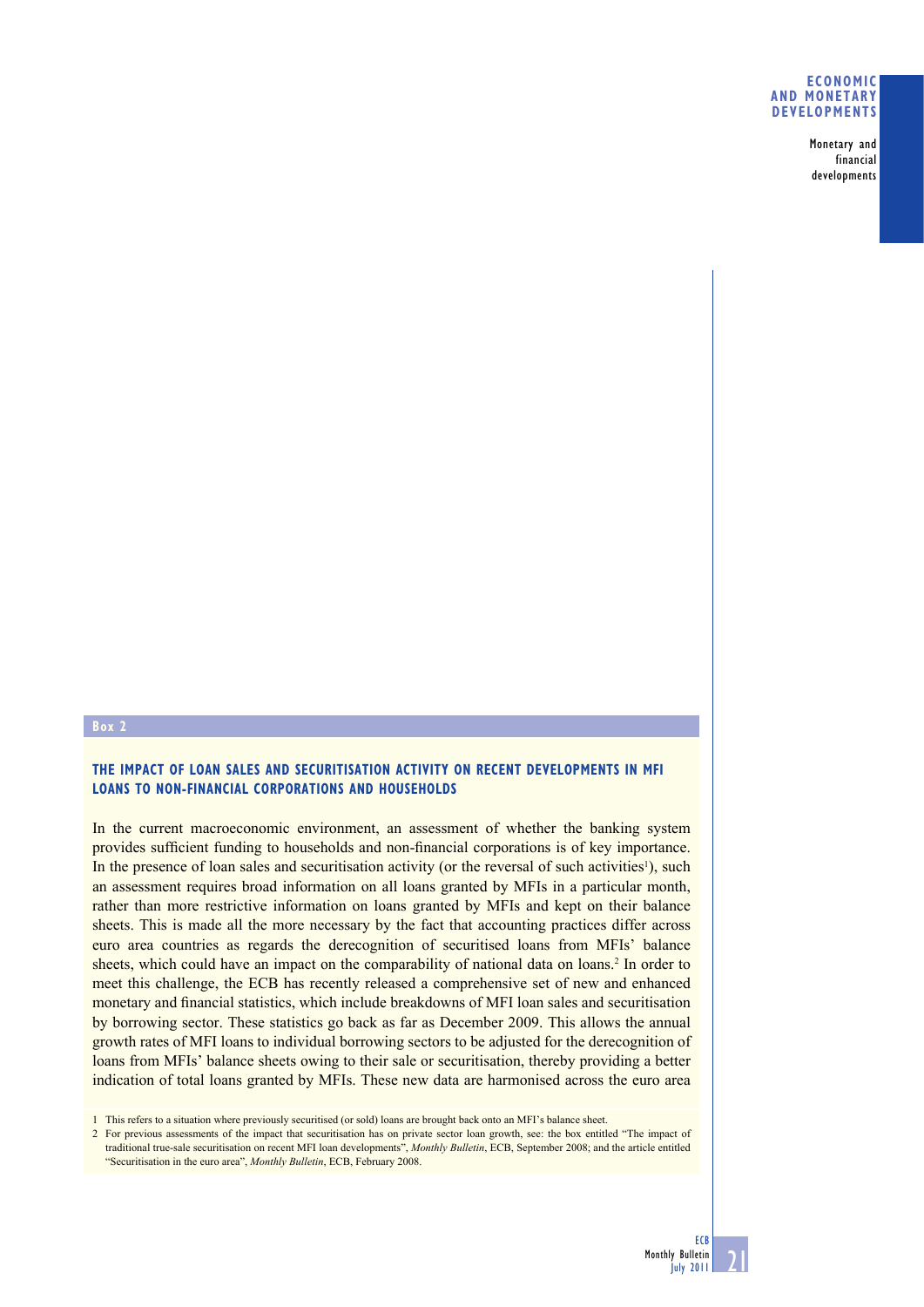in accordance with a new statistical regulation.<sup>3</sup> They are an improvement on the data available previously, which were published from January 2009 onwards. Those data were not harmonised and were provided on a "best estimate" basis for loans to households and loans to non-financial corporations only. This box describes the impact that securitisation activity has on loans to non-financial corporations and loans to households using these new data.

#### **Loans to non-financial corporations**

It is clear from Chart A that, over the past 12 months, MFIs' securitisation and loan sales have significantly affected the annual growth rate of loans to non-financial corporations. Indeed, the gap between the annual growth rate of total MFI loans to non-financial corporations and that of loans remaining on MFIs' balance sheets has been widening since early 2010, standing at around 1 percentage point in May 2011, with securitisation and loan sales particularly strong in the fourth quarter of 2010. The significant divergence in these two growth rates reflects large-scale loan transfers from MFIs resident in Ireland and (to a lesser extent) Germany to "bad banks"  $\alpha$  located in these Member States – i.e. financial institutions outside the MFI sector. These transfers have had a significant dampening effect on the annual growth rate of loans remaining on MFIs' balance sheets, causing it to diverge from that of total loans granted by MFIs. Overall, therefore, that broader information on loans granted by MFIs indicates that the annual growth rate of such funding provided to non-financial corporations by MFIs turned positive in October 2010 and

is currently twice as strong as that indicated by data on loans granted by MFIs and held on their balance sheets.

#### **Loans to households**

By contrast with the securitisation activity described for loans to non-financial corporations, MFIs have recently been bringing previously securitised loans to households back onto their balance sheets. MFIs may be reversing previous securitisation in order to use the loans that backed these securities to create other funding instruments, such as covered bonds, for which demand remains strong. As a result, the annual growth rate of loans to households remaining on MFIs' balance sheets has surpassed that of total MFI loans to households in recent months, as shown in Chart B. However, this is a relatively new phenomenon, as differences between the two growth rates in early and late 2010 were due to the annual growth of total MFI loans to households exceeding that of loans on MFIs' balance sheets. These earlier developments partly reflected "retained securitisation", which occurs when the MFI keeps the debt securities

#### **Chart A MFI loans to non-financial corporations**



monthly flows – loans on MFIs' balance sheets (left-hand scale) monthly flows – net loans derecognised from MFIs' **CONTRACT** balance sheets<sup>1)</sup> (left-hand scale) annual growth rate – net loans granted by MFIs<sup>2)</sup> (right-hand scale) annual growth rate – loans on MFIs' balance sheets (right-hand scale) monthly flows – net loans granted by MFIs (left-hand scale) 45 6 30 4 2 15  $\overline{0}$  $\epsilon$ -15 -2  $-30$   $\frac{\Box}{\Box}$ -4 Dec. Mar. June Sep. Dec. Mar. 2009 2010 2011

2) All new lending minus redemptions. This is referred to as loans "adjusted for sales and securitisation" in the ECB's press release on monetary developments.

3 Regulation ECB/2008/32 concerning the balance sheet of the monetary financial institutions sector. A press release of 27 June 2011 describing the new data is available at www.ecb.europa.eu

Sources: ECB and ECB calculations.

<sup>1)</sup> Net loans derecognised from MFIs' balance sheets owing to sales and securitisation activity.